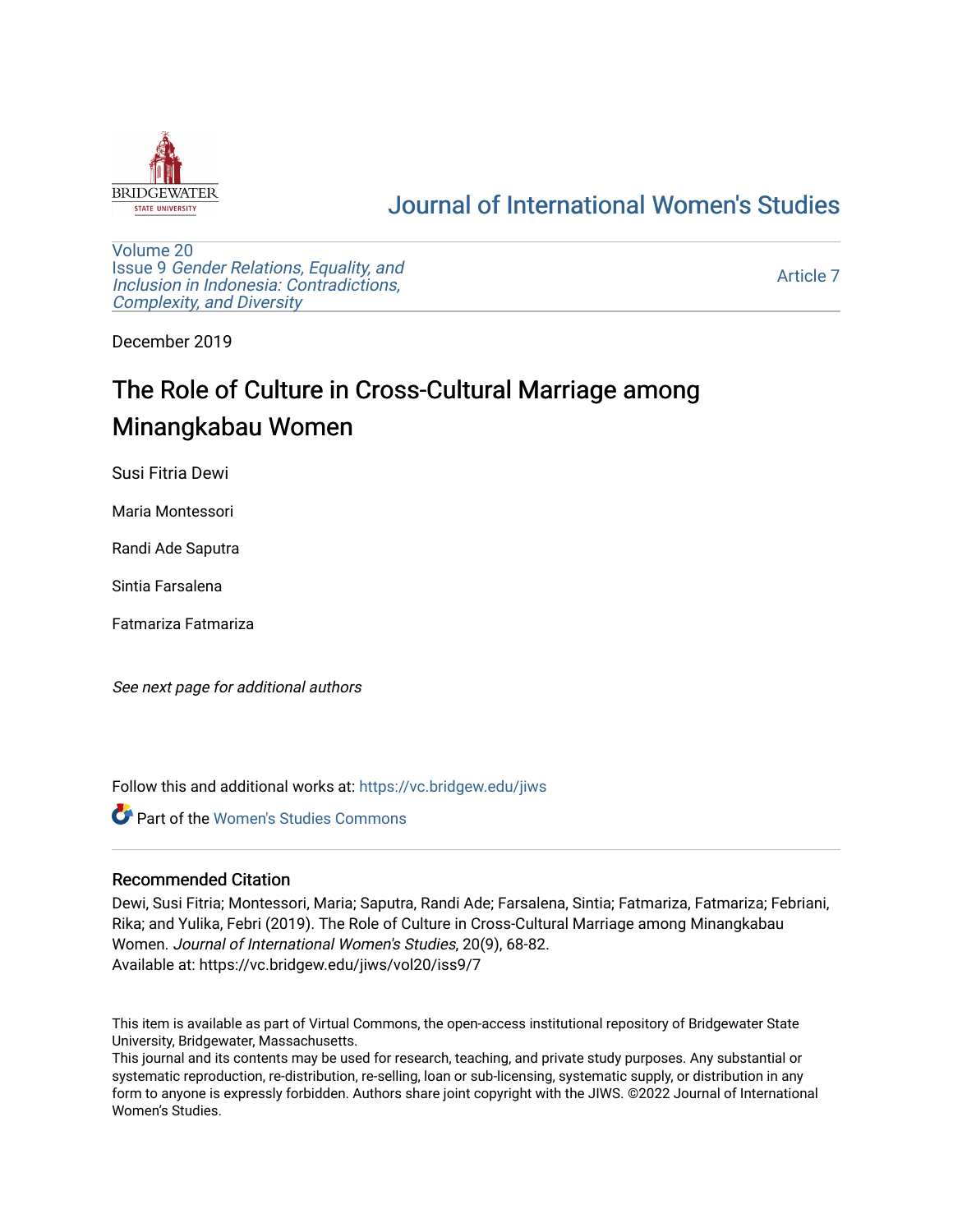# The Role of Culture in Cross-Cultural Marriage among Minangkabau Women

## Authors

Susi Fitria Dewi, Maria Montessori, Randi Ade Saputra, Sintia Farsalena, Fatmariza Fatmariza, Rika Febriani, and Febri Yulika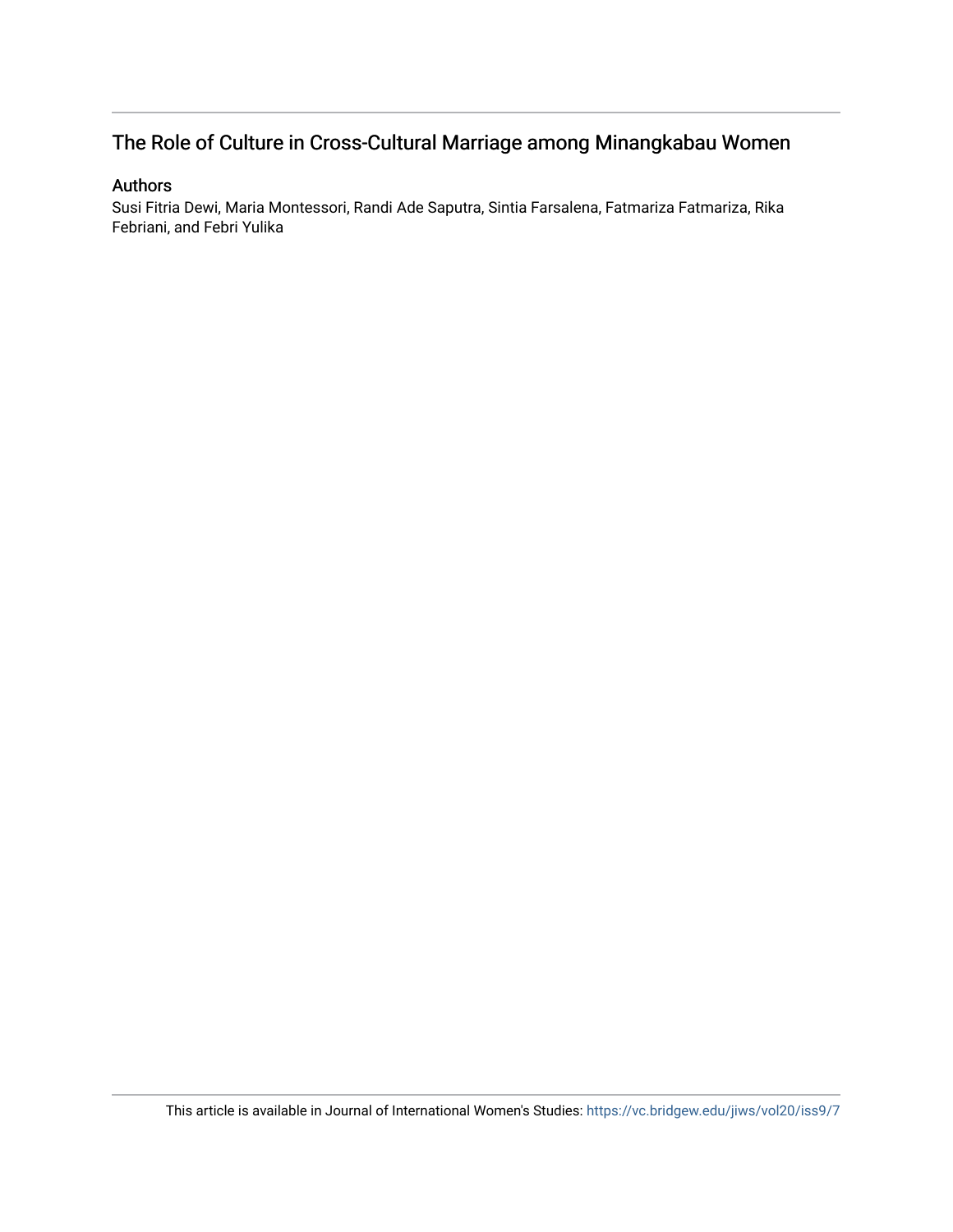#### Dewi et al.: The Role of Culture in Cross-Cultural Marriage among Minangkabau Women

This journal and its contents may be used for research, teaching and private study purposes. Any substantial or systematic reproduction, re-distribution, re-selling, loan or sub-licensing, systematic supply or distribution in any form to anyone is expressly forbidden. ©2019 Journal of International Women's Studies.

# **The Role of Culture in Cross-Cultural Marriage among Minangkabau Women**

By Susi Fitria Dewi<sup>[1](#page-2-0)</sup>, Maria Montessori, Randi Ade Saputra, Sintia Farsalena, Fatmariza Fatmariza, Rika Febriani, and Febri Yulika<sup>[2](#page-2-1)</sup>

#### **Abstract**

 $\overline{\phantom{a}}$ 

Marriage is the strongest relationship in terms of controlling human behaviour. There are various reasons why men and women want to be tied through marriage, such as religious, economic, social and cultural factors, and even politics. Cultural factors have special characteristics because they are the product of creativity, human feelings and intentions brought from birth that are passed down from generation to generation. This paper aims to describe the cultural values that affect the lives of the Minangkabau ethnic women who marry other ethnic men. This study is based on interviews with 37 women in 7 districts in West Sumatra where the Minangkabau tribe reside. The women live in either urban or rural areas such as Padang, Pariaman, Agam, Tanah Datar, 50 Kota, Payakumbuh and Solok. The women come from various educational backgrounds, from senior high school through to university with more than 5 years marriage between them. This research asked 4 main questions: What are the conditions that must be met by a man in order to be able to marry a Minangkabau woman? Where do the couple meet? What culture must be applied when running the household? How do they direct the future of their children? The results showed that a man from a different ethnic background than Minangkabau must follow the *malakok* tradition as a requirement if he wants to marry a Minangkabau woman. *Malakok* results in the men being traditionally accepted by the Minangkabau community. This tradition is still practiced in Minangkabau modern society, especially by those who live in *Nagari* (village) and who have a strong *Kerapatan Adat Nagari* (Village Culture Institution). The majority of women meet with their partners in the overseas area. They then bring their partners back to live with their extended family. The culture of the household is Minangkabau, including when educating any children. This study found that the Minangkabau culture places women as the educators of children, in addition to their roles as household regulators and role models for the community. These cultural values have proven to be successful in creating harmonious households, as well as becoming characteristic of Minangkabau women.

*Keywords***:** Indonesian women, Malakok, Culture, Minangkabau, Cross-cultural Marriage

1

<span id="page-2-0"></span><sup>&</sup>lt;sup>1</sup> Susi Fitria Dewi, Maria Montessori, Fatmariza and Rika Febriani are lecturers in the Social Politics Department of Padang State University. This theme corresponds to a gender perspective and Customary Law course where the author is part of the teaching team. This paper is one of the research studies conducted together with two graduate students, Sintia Farsalena and Randi Ade Saputra. Febri Yulika is a lecturer at the Padangpanjang Indonesian Art Institute who contributed to the data analysis and writing the article.

<span id="page-2-1"></span><sup>2</sup> Cultural Antropology Department, Institut Seni Indonesia Padangpanjang.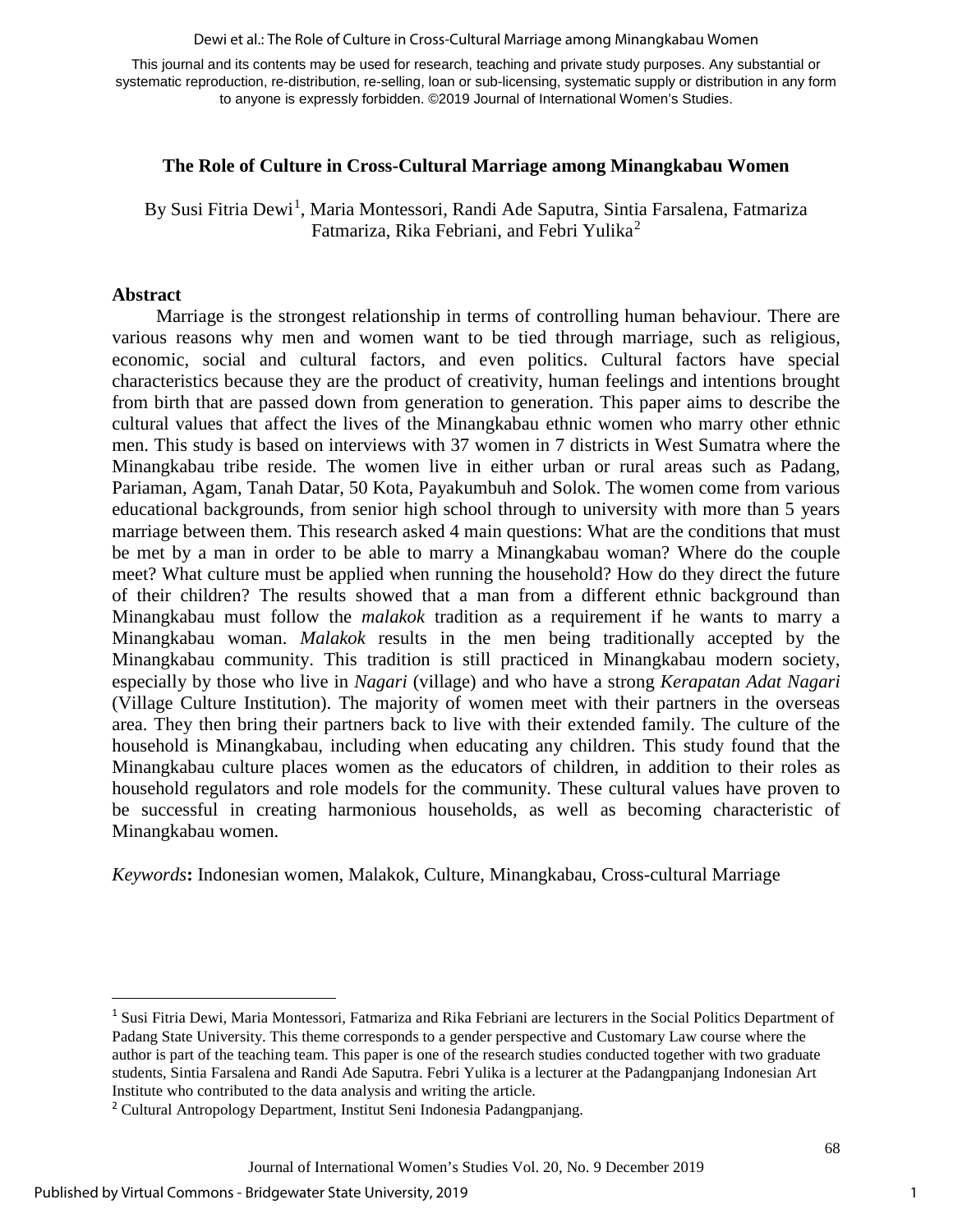# **Introduction**

The pattern of husband and wife relations in Indonesian society shows that the cultural factor is still strong as a reference in their interactions. This cultural factor influences the construction of Minangkabau women. Women in Minangkabau society are seen of as active and accepting masculinity, taking on responsibilities and being able to work together with men. The ideal role of women in Indonesia has been studied by some researchers. Kusmana (2015) saw that the generic meaning of *Ibu* as a form of female agency may be defined as a norm which consists of systems and standards for both the agent and any others referred to. When they are related to the Qur'an as the holy book for Islam, the Qur'an reproduces, modifies and produces the social practices of motherhood in line with the nature of women, as well as aligned with the existing dominant discourse and practice.

The famous proverb among Muslims is that a mother is the pillar of the nation. This reflects the important role of the mother in either the family and according to the state. The symbolic mother is not only the responsibility of the female agent herself, but also it is the responsibility of others including the nearest people surrounding her and the state or organisation to where she is affiliated. Women are seen of as dependent wives who exist for their husbands, their families, and the state (Suryakusuma, 1996).

This article found a different pattern, where the Minangkabau ethnic wives have the power to organise the household. Even though Minangkabau woman marry men from different ethnic groups, women still maintain their cultural values. This article aims to expose the role of culture in marriage performed by different ethnic couples, meaning Minangkabau women with other ethnicities. Different ethnicities mean that each couple has a different origin, where the values, norms and customs both involve their own principles. In Indonesia, with 358 ethnic groups and 200 sub-ethnic groups, the phenomenon of inter-ethnic marriage is common. The pattern of migration, the culture of the migrants and e-communication allows everyone to meet and establish love until they finally decide to get married. This study seeks to prove the hypothesis that each individual, both male and female, will never give up their cultural values in the household (Karandashev, 2015).

The households that have been established by different ethnic couples have more severe challenges than couples married to someone of the same ethnicity. Couples must have awareness that cultural differences are the principle to achieving happiness, and it is not a hurdle (Hidayati, 2017). Hurlock states that there are four challenges that will be faced by married couples; *first* is the adaptation to a new partner, *second* is the sexual adaptation, *third* is the financial adaptation and *fourth* is the adaptation to the family of the couple (Hurlock, 1990). This article only focuses on two of the adaptations made by couples of different ethnicities, which are the adaptation to the couple and the adaptation to the couple's family. When couples try to adapt, they attract each other's cultural values. For example, Minangkabau woman will try to adapt to her partner's family who comes from other ethnicities in order to have harmony in their households. There are three processes of negotiation in order to establish a consensus between two families who plan to marry. First, there is the tradition that will be used for the wedding ceremony. Either they will use the Minangkabau tradition, the husband's ethnic tradition or both traditions used alternately. The 37 informants stated that if the woman comes from Minangkabau, then the ceremony must be held in the woman's house even though it is just a simple ceremony. The reason for this is because marrying off a daughter is highest duty in Islam and Minangkabau culture. If a woman is not yet married because of a lack of finances, then according to the culture, her big family is allowed to mortgage customary land. Having a daughter who isn't married is a shame for the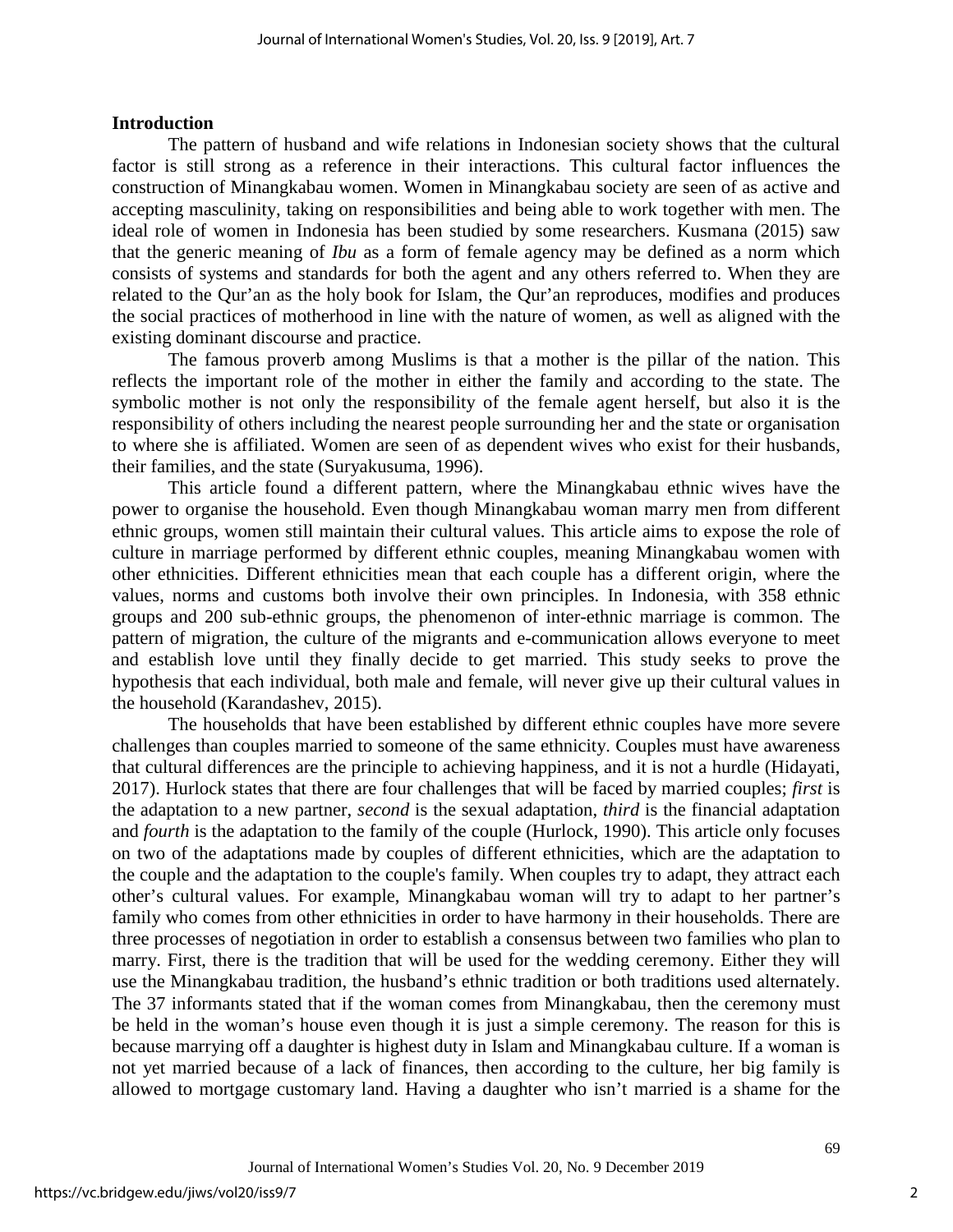family. The proverbs in Minangkabau say *"gadih gadang alun balaki"* (mature woman is not yet married). The ability of woman's family to hold the wedding ceremony is a way to increase her prestige in the future.

The second negotiation is the availability of rooms to be occupied by women with their husbands and children in their parents' homes. For a new family who do not have their own homes, this has economic benefits. Another benefit is that the relationship between women and their parents is still strong. This is because she can look after and serve her parents. For a husband who joins the wife's extended family at home, this makes him more careful when speaking and behaving so then his presence is well-received by the wife's extended family.

There is very little interaction between a woman and her husband's extended family. It is common knowledge that marrying a Minangkabau woman means that "the husband will take him away from her family" to become part of the wife's extended family. Minangkabau women visit their husband's family only during the holidays such as before the month of Ramadan, Eid al-Fitr, Eid al-Adha and attending wedding invitations.

The results give rise to four interactional patterns; competition, accommodation, negotiation and backing down. In a successful and lasting marriage, the relations between husband and wife are dominated by the attitude of accommodation and negotiation. Marriage tends to fail and end in divorce when it is dominated by competition (Miall, H., Ramsbotham, O., & Woodhouse, 2000). This article found a different pattern, where the wives from the Minangkabau ethnic group had the power to organise the household. However, the wife's dominance actually makes her fully responsible for the affairs of their children and the household, and to support the family harmony. This means that women in Minangkabau have more responsibilities when playing her role as wife. For women who have a strong attachment to their culture and who live together with people with strong cultural norms, this responsibility must be accepted, and it is a source of pride. For the women who are not bound by culture and who do not live in a Minangkabau traditional community, this responsibility is seen of as a double burden and an injustice.

Many Minangkabau women profiles have been written by researchers both nationally and internationally. Girls have special rights in their home because they have their own rooms until they get married later on. Parents, wherever possible provide rooms for each of their daughters. This private space that is not owned by boys means that the Minangkabau women have a distinctive character, such as one of self-confidence and independence (Kato, 1967). When all girls are married, the granddaughter has an attachment to her mother's sister. These grandchildren will get attention because they are the successors of the family from the mother line or "people of one mother" (Kato, 1967). This is the characteristic of a matrilineal system where the women, mothers, daughters and grandchildren, can receive hereditary inheritance (*pusako tinggi*) both in the form of houses, land, fields and ponds, as livelihood resources.

The questions guiding this research are: 'What rules apply that are performed by the Minangkabau women who are married to other ethnicities?' and 'How is cultural construction applied by the Minangkabau woman in her household?' Davis (1996) stated that women from the Minangkabau ethnic group have strict rules regarding the family financial arrangements. This is the same with the Javanese cultures that makes the woman the financial manager. Women in Minangkabau have the role of being the economic regulators in the family (*Umbun puruik pegangan kunci*). This means that Minangkabau women hold the key to storing assets such as rice, fields and other property.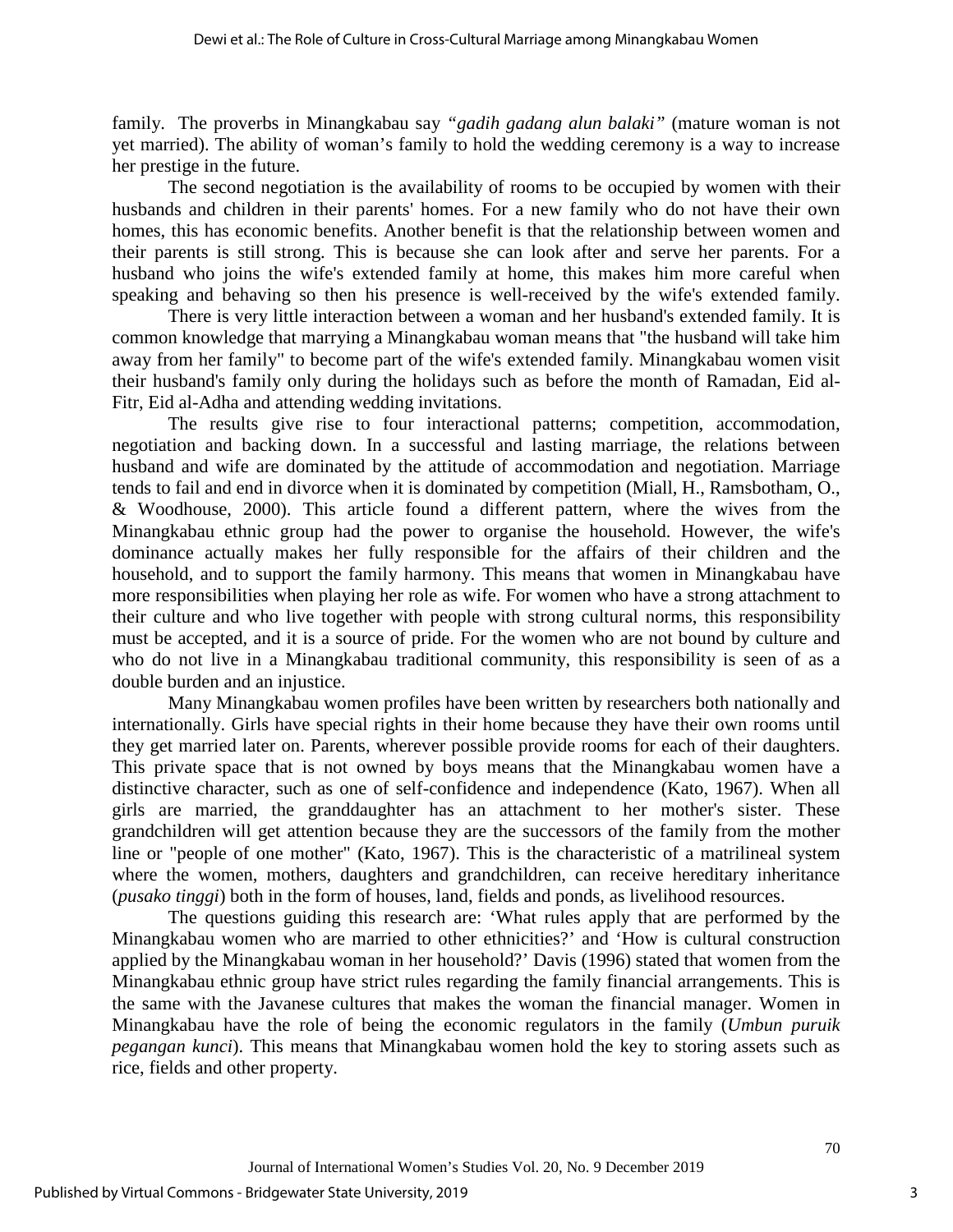The woman's power over the economic assets is limited to fulfiling the household needs. She will report to the husband as *tungganai* (the oldest man in *rumah gadang*) about the use of assets. The Minangkabau community trust in the women to manage the family economy. The *first* rule is to prioritise the fulfilment of primary needs compared to secondary and tertiary needs. Basic needs include food, clothing and education, while secondary needs include household equipment such as the TV, radio, washing machine, refrigerator and other household appliances. Tertiary needs include recreation and travelling to visit the family members in distant places.

The *second* rule is that women must calculate the everyday expenses so then they can set aside money or the product of agriculture for the future. Minangkabau women divide the income into three parts; one third to eat and to meet their daily needs, one third to pay debts in instalments, and one third to save. This also happens in the families that do not work in the agricultural sector.

The *third* rule is that all decisions regarding the household income and expenditure must be known by the wives. If the wife finds expenses that are without her knowledge or if they do not agree with the expenses, then the household is prone to conflict. The three rules aim to save the family economics even if they are in a bad season or there is a crop failure. If a woman feels that she has run out of food, then she will seek additional money either through working or by borrowing from another family (Davis, 1996). This behaviour is understood by the majority of Minangkabau women, whatever their profession. This is why wives who are only as housewives often have side jobs to supplement the family income. This starts with trading as teachers, baby sitters, washers and housemaids after she is finished with her own household. This attitude is an implementation of the cultural construction related to the role of the wife in the household that is as a household manager and the guarantor of the family economy. Based on Davis's findings, the writers want to study what the requirements are to marry Minangkabau woman and how she organises a household, cares for the children and serves her husband when he comes from a different ethnicity.

#### **Method**

This research used a case study to look for the "red thread" between the opinions, knowledge and behaviour of informants with cultural values (Endraswara, 2006). This analysis rests on the assumption that starting from the mating activities through marriage, taking care of the household through to planning the future of the children, it is always related to the culture as a whole (which has a complex pattern). There were three steps taken in this study*.* The *first* is understanding the cultural values of the Minangkabau women that serves as a reference for the community. *Second* is by conducting in-depth interviews with Minangkabau women as informants who are married with men from different ethnicities. The cultural differences between the husband and wife are considered to be "confounding variables" related to family tied to its respective culture. The study successfully interviewed 37 Minangkabau women who married men from other ethnicities. The area of this research was in West Sumatra which consists of Padang city, Pariaman city, Agam Regency, Tanah Datar Regency and Lima puluh kota regency. Th three main questions addressed in this article are as follows. *First,* are there certain conditions for men who want to marry Minangkabau ethnic women? *Second,* where do they meet? *Third,* what culture is used when managing the household? The results from these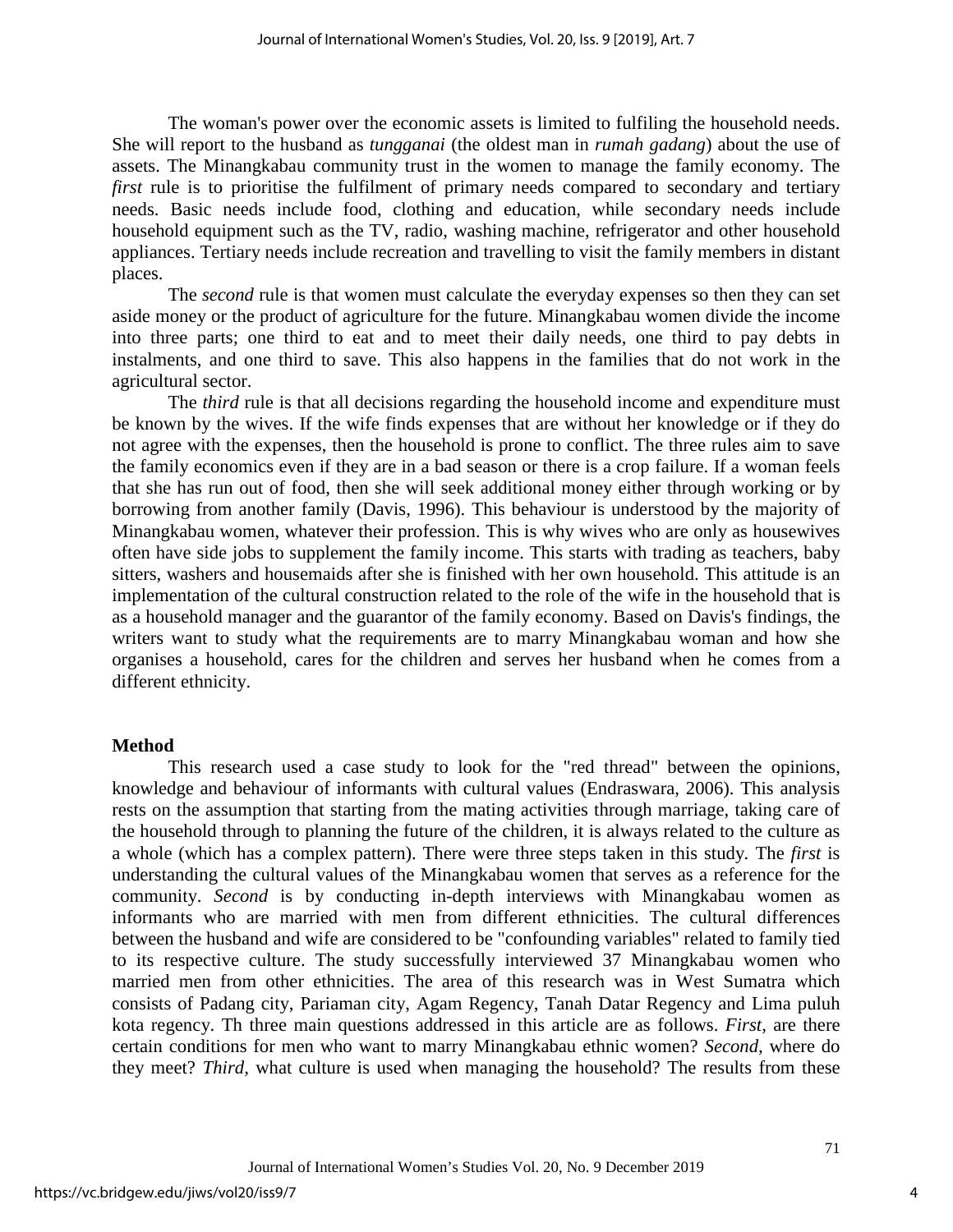interviews were then analysed to find out what values the women still hold in modern Minangkabau society.

#### **Result and Discussion**

Culture as a conditioning force shapes patterns of behaviour (Sutrisno, Mudji & Putranto, 2005). Culture also functions to exert pressure on individuals in order to meet material and emotional needs (Chris, 2013). For Minangkabau women, *adat* is the most important thing in their lives, especially as a reference when managing the household (Nuri, 2017). This study found that men from other ethnicities who want to marry Minangkabau women are required to carry out the *Malakok* tradition. This tradition ensures that men have adopted brothers from the Minangkabau ethnic group who will give them the title of *adat* and protect them from various problems related to the customs. If a man has carried out the *Malakok* tradition, then the entire process of the traditional marriage ceremony will fulfil the element of balance and equality. This tradition influences the traditional leaders from both the male and female parties. Men who are accompanied by traditional leaders, will be respected as in the Minangkabau proverb of *"tagak samo tinggi, duduak samo randah".* 

Not all men who marry Minangkabau women practice the *Malakok* tradition. This depends on the request of the prospective wife's family. If the attachment of the wife's family to their traditional leaders is strong, then it is obligatory for men to follow the Malakok tradition. However, if the attachment of a woman's family is weak or tends to ignore traditional values, then the marriage is carried out according to the pillars of the Islamic religion. Attachment to customary values is strongly influenced by the place of residence in which the female family lives. If they live in a *rantau* area, then they tend not to require the *Malakok* tradition. If the men consider not following the *Malakok* tradition, then they don't have any privilege in the *adat*  ceremonial, although he still can marry the Minangkabau women.

The meeting of Minangkabau women with prospective husbands of different ethnicities can occur in three situations*. First is* in his residence because of the transmigration program. *Second*, is in the workplace or in educational institutions such as tertiary institutions, where men from other ethnic groups occupy the West Sumatra region for a specific purpose. This research found that Minangkabau ethnic women meet their potential husbands in the *rantau* area (an area outside of West Sumatra) and that Minangkabau women have a small chance of meeting their husband in West Sumatra. The women will consult with their extended families to ask for consideration as to where the marriage and residence will take place. The tendency of the parents is to ask their daughters to bring their husbands home, to get married at home and to go on to live together. She then invites her future husband to live with her extended family in West Sumatra, so then the language, food, art and future of his descendants is dominated by the Minangkabau ethnic culture. This applies to the couple who live outside West Sumatra, whose descendants are still dominated by the Minangkabau tradition. The dominance of wives in the organisation of the households has become a source of success for Minangkabau women in maintaining family harmony with their husbands from different ethnicities. The people of Minangkabau have pride when their kinship ties are still strong, as proven by their togetherness with girls who bring their husbands and children together in one house. Parents who live alone do so because their daughters have their own home with their husbands. They are pitied by the community because it is considered that no one takes care of them in their old age. The Minangkabau community thinks that girls are obliged to take care of their parents by living with them or by building their own homes close to their parents' homes.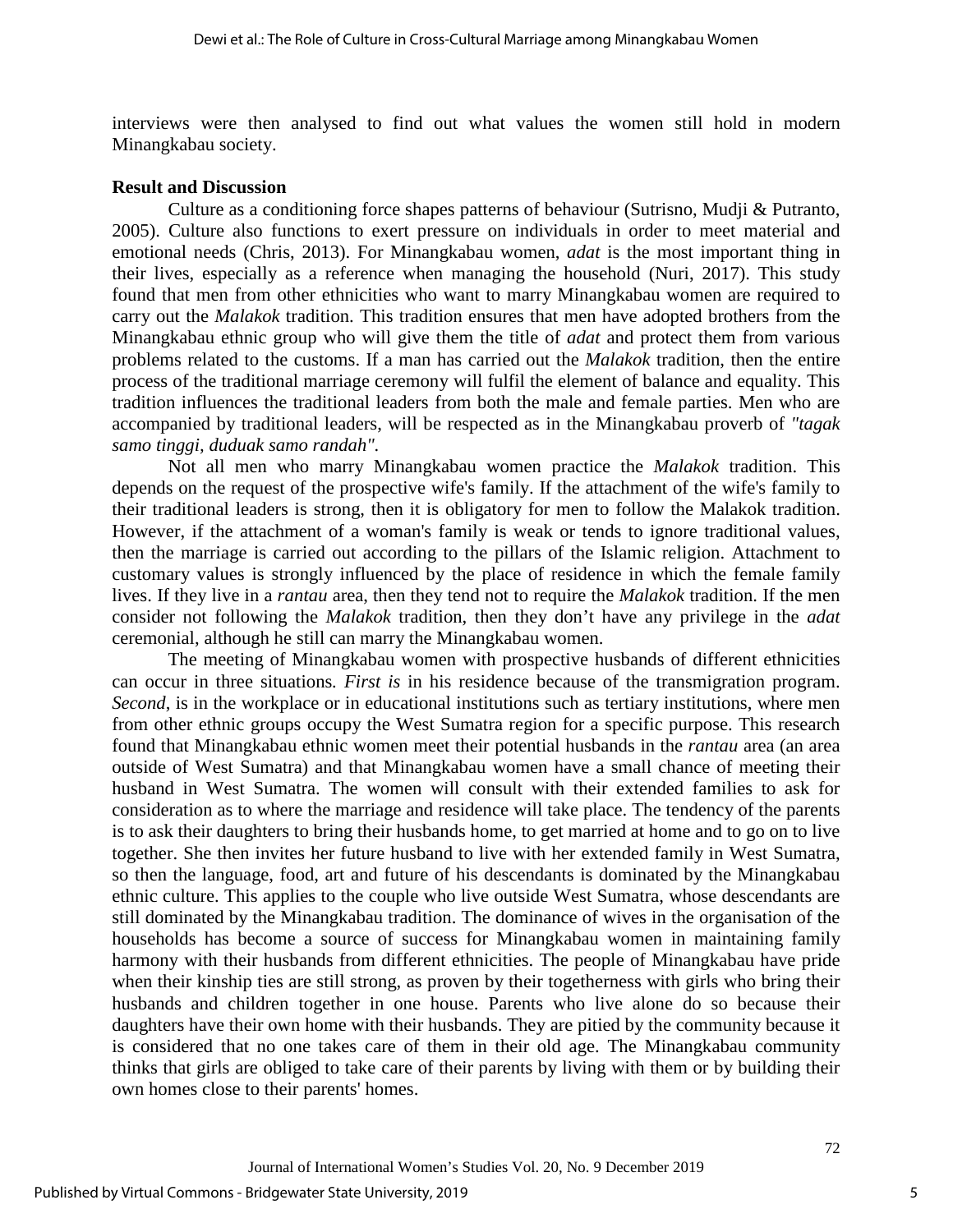This study has also found that men from outside the ethnic group received requests from their future wives and future parents-in-law to live together in one house. They understand that this is a characteristic of the Minangkabau culture with its matrilineal system. Only 19% decided to occupy their own house and only 5% of women wanted to live with their husband's extended family. The results of the interviews with women who live in a large family of husbands complained that they realised that this decision was contrary to the Minangkabau culture that wanted a husband to live in the wife's family's home. He does so because he attaches great importance to family harmony.

# *Malakok* **as a Condition for Other Ethnic Groups if They Want to Marry Minangkabau Women**

*Malakok* (attachment) is a tradition that belongs to the Minangkabau ethnic group that is about accepting a marriage proposal from men from other ethnic groups to Minangkabau ethnic women. Fitri (2016) wrote that *Malakok* is also practiced by other ethnic groups such as *berkedim* in Negeri Sembilan Malaysia. Batak ethnicities also have a similar mechanism called the *Buying Marga*. The ethnic Aceh call it *Peuseujuk* (Eriyanti, 2016). There are three purposes behind *Malakok*; (1) to occupy the Minangkabau ethnic area for a long time, such as following the transmigration program, (2) to get recognition as part of a tribe that is of Minangkabau ethnicity and (3) to marry a Minangkabau ethnic woman (Hafizah, 2017). This study focuses on *malakok* as a requirement of marrying Minangkabau women.

In order to obtain the right to marry a Minangkabau woman, a man must be willing to fulfil the terms and conditions of the *Malakok* tradition. Hafizah (2017) wrote that the condition that must be fulfilled by a man is to give 2 until 5 of gold<sup>[3](#page-7-0)</sup>, which fills a tray made from brass (*carano)* along with betel leaves (*daun sirih*). This is used in the *adat* ceremony and given to the *penghulu* (the leader). In addition, slaughtering buffalo or cow to be cooked and consumed with the local community is another requirement. After these conditions are fulfilled, *penghulu* from all sub-ethnicitiess will declare that a person or a group of people has become part of the Minangkabau ethnic group symbolised in the form of *tali ameh* (golden rope) connections. They are now called a nephew. Fitri (2016) wrote about individual and groups who have done the *malakok* tradition. They have an obligation to swearing allegiance and maintaining tribal honour. Ethnic migrants will experience cultural acculturation because they have to use the local ethnic language and follow the prevailing norms. The ability to use the local language takes about one year, and usually there are individuals who are willing to bridge the communication process. (Eriyanti, 2016).

Hafizah wrote that there are three stages in the *Malakok* tradition*. First,* the father of the married man must go to the *penghulu* to convey his purpose. *Second, penghulu* will provide a number of terms and conditions that must be followed by their families. *Third*, they have to carry out the *malakok* ceremony in the traditional hall (Hafizah, 2017). The continuation of *Malakok* is the marriage to a woman from the tribe who received it. Marriage, which is preceded by the *Malakok* tradition, is guarded by *penghulu* because it has an influence on inter-ethnic relations. Conflicts that occur in the household must be immediately resolved with their *penghulu*. This is an important part of the *Malakok* tradition. It is a strategy of cultural adaptation and the prevention of inter-ethnic conflict. *Malakok* serves to strengthen social structures and to maintain social harmonisation (Eriyanti, 2016).

l

<span id="page-7-0"></span><sup>3</sup> Ibgold (satu emas) is terminology that uses in West Sumatra and other regions that influence by Minangkabau tradition to indicate 2,5 grams of gold, either it's 24, 20 or 18 carats.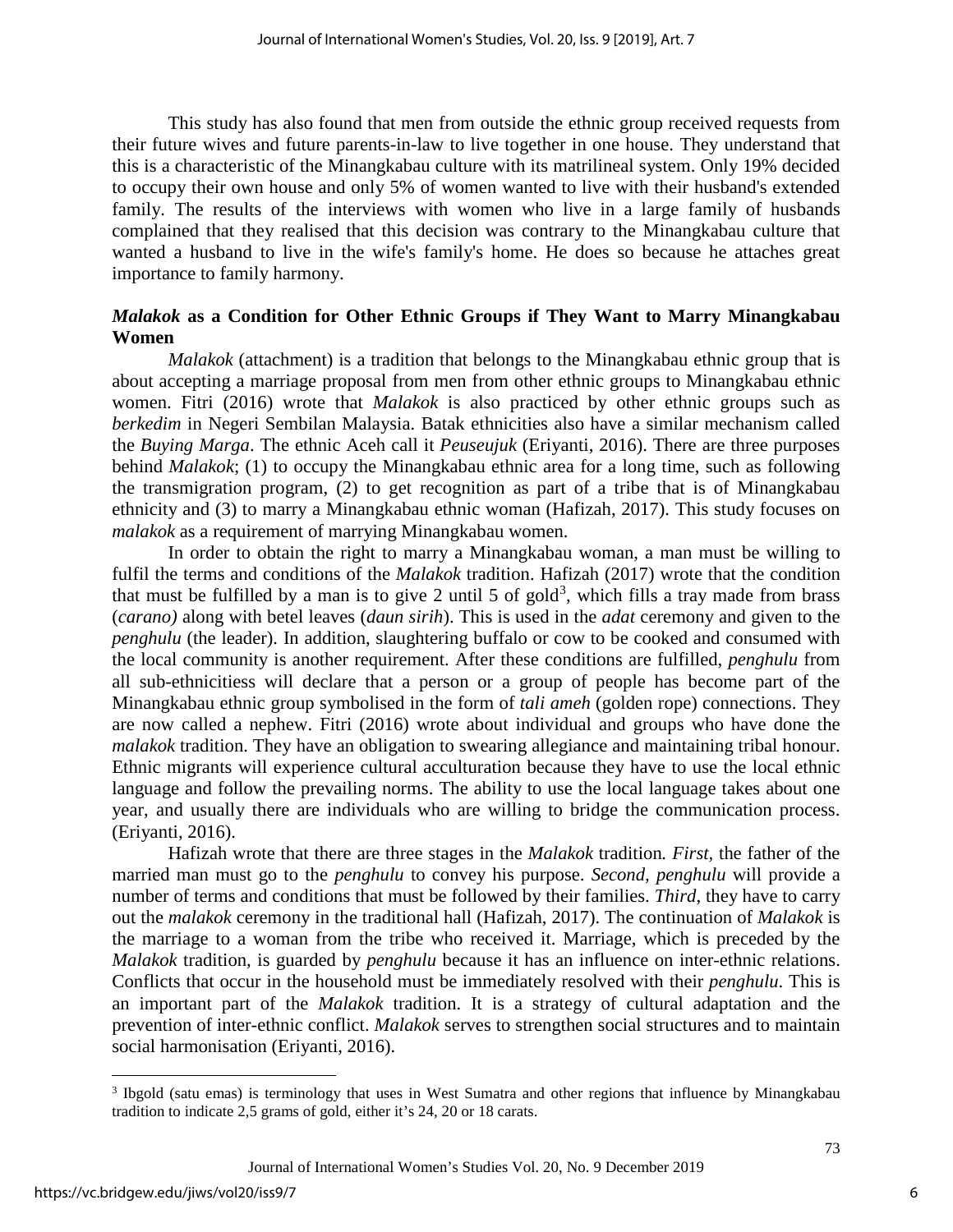Hafizah writes that if men from other ethnicities do not want to or are reluctant to follow the *Malakok* tradition, then there are negative consequences*. First,* he cannot marry a Minangkabau woman (Hafizah, 2017). *Second*, he cannot participate in *adat* meetings. *Third,* there is no assistance or protection from *penghulu* if they have a problem. Fitri emphasised that *malakok* has become a necessity for other ethnic groups if they want to stay long in West Sumatra. Malakok is not practiced by the Minangkabau if they inhabit areas outside of West Sumatra. This means that Malakok is a form of acceptance of the Minangkabau community in the West Sumatra region towards the wishes of other ethnic groups to marry Minangkabau women (Eriyanti, 2016). However, *Malakok* can only be practiced by Muslim men (Eriyanti, 2016). If there is a desire from non-Muslim men to marry Minangkabau women, then there are two obligations that must be done. The first is to convert to Islam and the second is then to follow the *Malakok* tradition.

# **Javanese Ethnic Husbands as a Choice of the Minangkabau Women**

Based on interviews with 37 informants spread across West Sumatra, there were dominant ethnic groups who were more likely to get married to Minangkabau ethnic women. These were the Javanese, Batak, Mandailing, Malay, Sundanese, Nias and Dayak ethnic groups. The following are the percentages of ethnic origin of the husbands in the 37 couples of Minangkabau female informants.



# **Figure 1. Ethnic Diversity Chosen by the Minangkabau Women as Husbands**

Based on the field results, ethnic Javanese husbands are considered to be superior to Minangkabau women. The results of the interview state that there are two main reasons why Minangkabau women like Javanese ethnic men. *First,* since the beginning of their meeting, Javanese men show a positive character, like having gentle manners when treating their partners. This positive attitude is also shown to both parents as prospective in-laws. *Second*, Minangkabau women feel that they are given full authority by their husbands to control and regulate the arrangements related to their children and households. There is very little intervention by the

7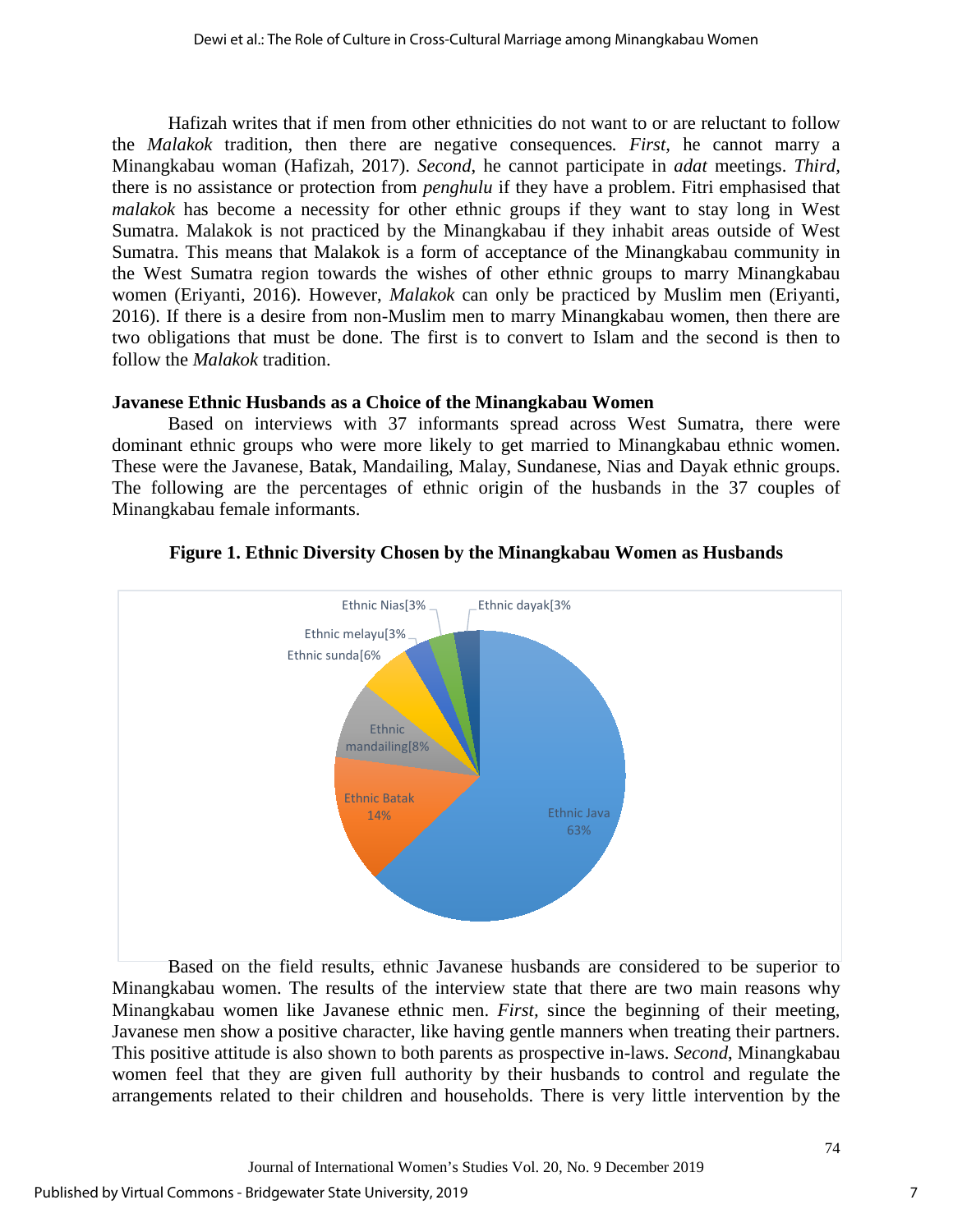husband in relation to the choices and decisions taken by his wife. This allows the wife able to do the best for her family. This study found that the cultural factors from the Javanese family, that of a multicultural understanding that from the husband and their socioeconomic status, also influences the harmonious relationships in the family.

The author then did a cross-check with the Javanese husbands. The full power given to the wife in the arrangement of the household is of mutual accord to the Javanese customs. Minangkabau women have strong self-confidence, so they receive respect from their husbands in terms of carrying out their responsibilities. In addition, the concept practiced by Javanese men when dealing with other ethnicities is that every human being has a collateral relation, that is, a relationship of interdependence with other humans (Idrus, 2012).

# **Minangkabau Women Meet with Their Partners in the** *Rantau* **Area**

Another interesting thing is the crossing of paths between Minangkabau women and their partners in the *rantau* area, such as in Jakarta, Pekanbaru and even Malaysia. Based on the interviews with 37 informants, 25 women stated that they met their prospective husbands at work or when they were studying outside of West Sumatra. Those who wander have a better education (students) and they are open about their relationships with men who are not ethnic Minangkabau. Only 12 informants noted that they met their partners in the city where they lived. This fact shows that the tradition of *merantau* is no longer the property of Minangkabau men but that it has shifted to becoming a choice for women, with the aim of either working or having an education that allowed her to finally find her mate. This means that Minangkabau women have independence in terms of determining their goals and future.



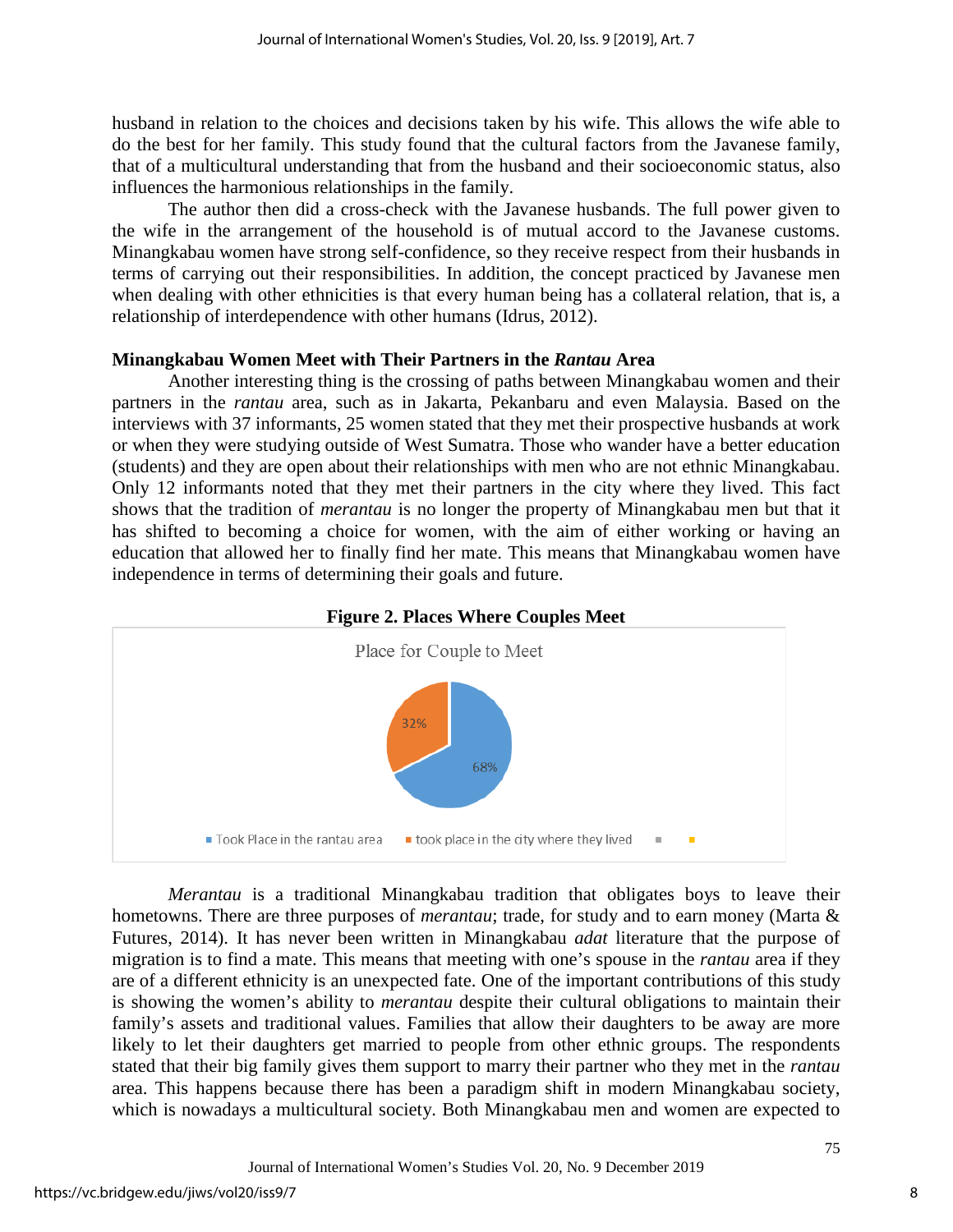match with people from the Minangkabau ethnic group. The parents are worried that their children will stay forever in the *rantau* and forget about their hometowns. This is the reason why women who wish to marry other ethnic men face challenges from their parents. They must be able to convince their parents that their decision to marry ethnic men does not affect their devotion to their parents and to their hometown. This means that Minangkabau women who are married to other ethnic men have the ability to influence others, in addition to a strong intention to marry their partners.

# **Minangkabau Women Invite Their Husbands to Stay in the Houses of Their Big Family and Participate in Minangkabau Culture**

Based on the results of interviews with 37 informants, 28 couples decided to stay in the wife's place in Western Sumatra. Only 9 couples settled in the *rantau* area or in their husband's house. This suggests that the culture of everyday life is Minangkabau culture.



According to the Minangkabau custom, after marriage, the husband is invited to live with his wife's extended family. This matrilocal custom, aims to ensure the stability of the life of the new couple while at the same time, demonstrating a strong attachment between women and their mothers (Abdullah, 2009). According to Minangkabau custom, the wife's family home, *Rumah Gadang*, must still be occupied and maintained by a woman. *Rumah Gadang*, including the land, fields and various other resources, will become her wealth and sustain her life (Boestami & Sjanir, 1992). THe family will separate themselves from the wife's extended family if they have economic stability. However, a woman will still visit her extended family and *rumah gadang* because she is holding *Pusako Tinggi* of the land and house. This applies to all women in Minangkabau society.

There are several habits practiced in matrilocal families*. First,* the house is occupied by the wife. This mastery has an impact on the responsibility borne by the wife when it comes to taking care of the household. The wife cleans the house, the yard, arranges the furniture and fixes all of the household appliances. She will be proud if the house looks clean, neat and complete with amenities. The wife receives appreciation from two parties; first from her own extended family and second from her husband. The home for Minangkabau women is not just a shelter but it also has a social and cultural function. The house is a family gathering place for receiving guests and for educating and caring for the children. This role is in line with the Minangkabau proverb, which states that women are *sumarak dalam nagari* (as a source of family pride because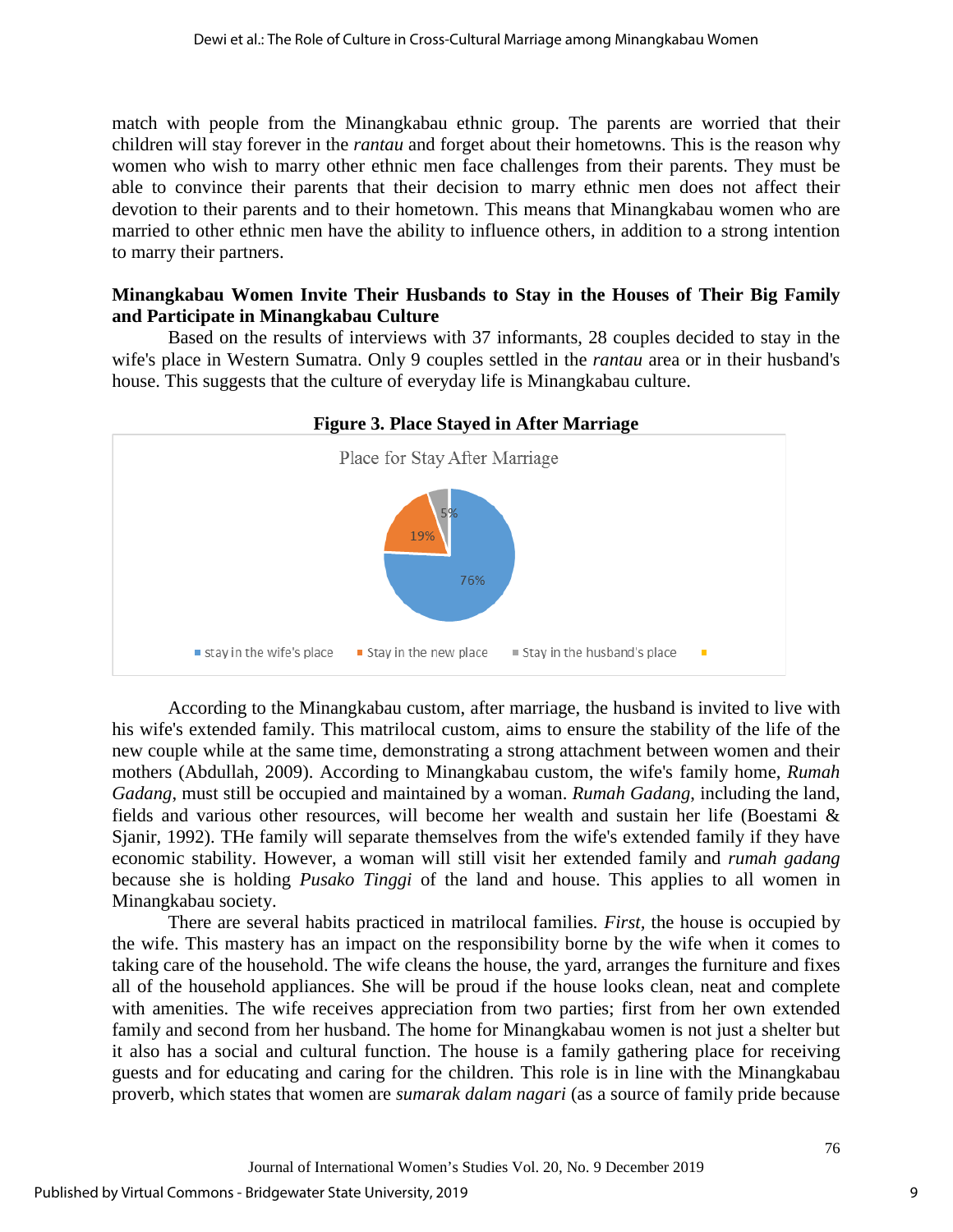of their morals). If every woman makes her house neat and the environment is clean, then this creates a lively and beautiful *Nagari.*

*Second,* the wife controls the food. The wife determines the menu that is served every day. The husband will receive a dish that will be served by his wife. At the beginning of the marriage, when the couple still lives with the wife's parents, the financing of the daily meals is borne by the wife's parents. The husband will be served the best cuisine because he is considered to be a guest in the wife's family home. If the wives are late in serving the food or it is not tasty, her attitude will be considered shameful. The expertise in cooking becomes a source of pride for a woman (Boestami & Sjafnir, 1992). To fulfil the kitchen needs, the wives sometimes work as a traders, employees, labourers or teachers. The nature of Minangkabau women is that they do not stay at home. She must work to increase the household income to meet their collectie needs. The nature of women controlling household consumption is in line with *umbun puruik pegangan kunci* (as a controller of the household economy). As mentioned earlier, women from wellknown Minangkabau ethnic groups have strict rules regarding the regulation of the family finances (Davis, 1996). Although this shows that women in Minangkabau carry heavy responsibilities, this is what forges women into being strong when dealing with household problems. The results of the interviews conducted with the husbands prove that they are dependent on their wives in various ways including the children, the household and the economy. They tend to respect and give respect to the extended family of the wife.

*Third,* the wife is responsible for caring and educating the children. Children in Minangkabau are heirs to the ancestral wealth (*harto pusako tinggi*). If a family has not been blessed with children, especially girls, then it will be troublesome. This is because girls receive the inheritance. Based on the results of the interviews with 28 informants who settled in West Sumatra, children were more familiar with their mother's culture because they often visited their mother's extended family. Once a year, they visit their father's extended family in Java. The language used by tthe children in the family is the Minangkabau language. Even though they do not live in West Sumatra, the mothers tend to use the Minangkabau language with their children to instil cultural values. The art that is often enjoyed is Minangkabau art. However, related to their prospective partner, the parents give them freedom. This freedom is because their own parents choose a partner according to their pleasure and happiness. The attitude of the Minangkabau women is that they are responsible for the education and future of their children. This is in accordance with *adage limpapeh rumah nan gadang* (as a children's educator) and *pusek jalo kumpulan tali* (as a determinant of the future child). A mother from the Minangkabau ethnic group will feel ashamed if she fails to educate her children.

Referring to Suhendi & Wahyu (2000), this study proves that the construction of the Minangkabau culture has created four patterns within a kinship system. *First,* the children get inheritance from their mother's family as successors and descendants. Children have close relations to their mother's family. Education, health and the children's success are the prominent responsibility of the mothers. *Second*, married couples avoid divorce because the community appreciates family integrity. This makes the wife more patient and they mask their husband's shortages. In the Minangkabau community, a husband or wife places themselves as complementary to their partners. This means that the husband masks his wife's shortage as well. The respondent stated that they were aware of their partner's strengths and weaknesses and that it was their duty to make it complete. *Third,* married couples also have respectful relationships, especially when the couple is dealing with others. This is done to show that they value their partner. The sentence "... I asked my husband first ..." or "... I asked my wife first..." indicates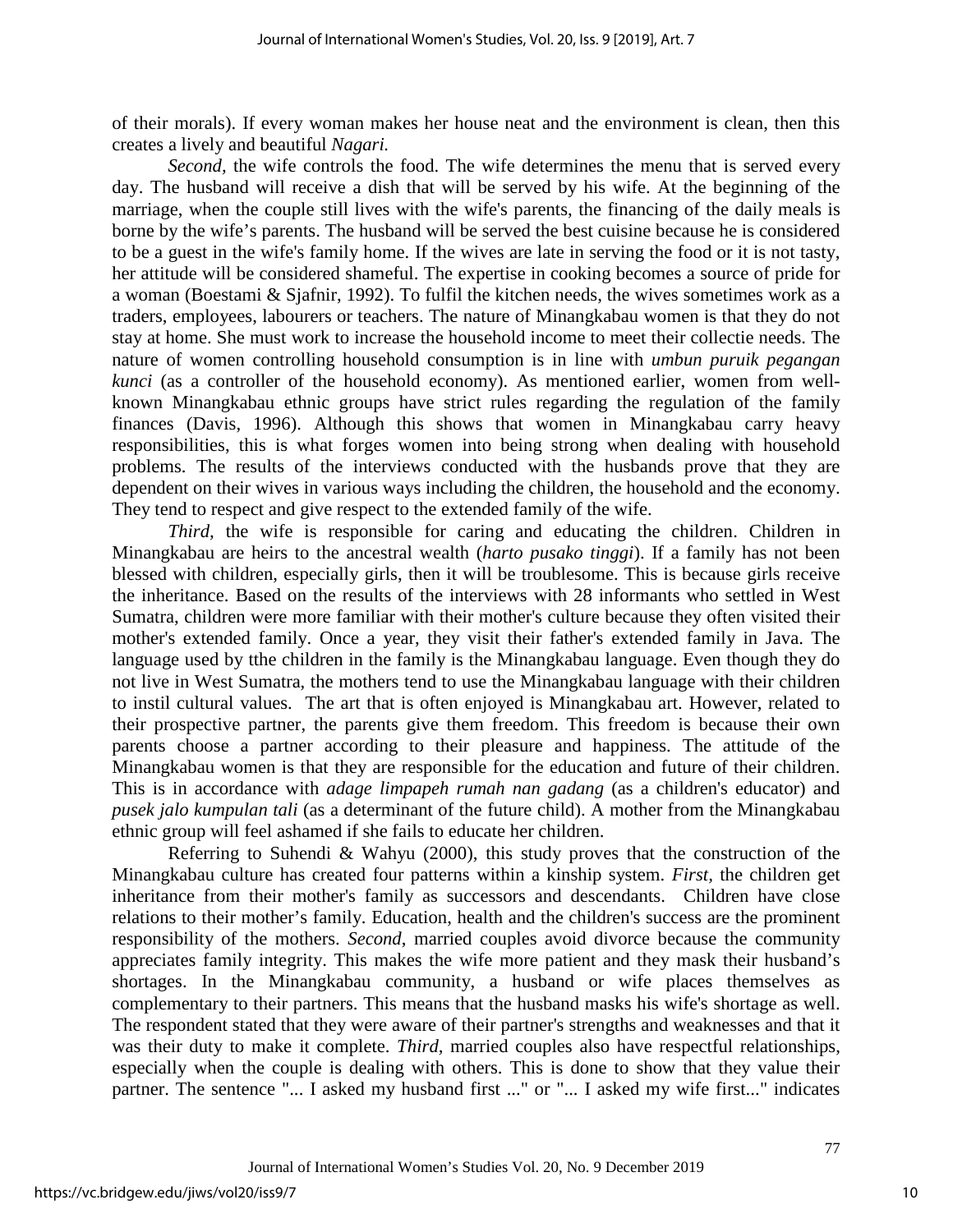that the wife or husband need approval from their partner before making a decision. *Fourth,* the couples have relations in the form of partnerships. Minangkabau people consistently divide roles where the husbands work in the public sphere while the wife works in the domestic sphere, except for a forceful situation that requires the women to join in in terms of earning a living. This division of labour means that the wives and husbands have power in their respective places. The four patterns of this relationship are consistent with the matrilineal Minangkabau tradition and these are the key to family happiness. This is because it becomes the pretension and purpose of the husband and wife as partners. This fact shows that there is a cultural interaction between the inner forces of both women and men in terms of family practices.

In this study, it was proven that the effectiveness of family harmony is influenced by the Minangkabau matrilineal culture. Culture thus becomes a reference for how the role of the wives and husbands are divided. Minangkabau custom explicitly states that there are four main roles for a woman; *limpapeh rumah nan gadang* (as a children's educator), *pusek jalo kumpulan tali* (as a determinant of the future of the child). *Umbun puruik pegangan kunci* (as a controller of the household economics), *sumarak dalam nagari* (as a part of the family pride because of their morals) and *nan gadang basa nan tuah* (pious, intelligent and knowledgeable). The demands of the Minangkabau culture become a strong identity for women, as well as being a special attraction for men. Deviating from the role determined by *adat* results in instability and divorce. The findings of this study show that Minangkabau *adat* puts the role of women in the household as more important than the role of the husbands in earning a living.

The problem that is experienced by the career women with a domestic role that is demanded by society and culture is having a double responsibility. Some working wives who became respondents felt overwhelmed if they had to educate their children and take care of the household without the help of their closest family. This situation means that the wives have to think pragmatically according to the principle "*karir sukses rumah tangga beres* (success in their career and in the household)". This means that the Minangkabau women must think to use all of their potential so then the interests of the individuals, families and the demands of society can be balanced and harmonious. In certain situations, the closest person to be asked for help is the mother and sister. At this time, the husband also has an awareness that is related to helping his wife to organise the household.

Based on the results of the interviews conducted with 37 informants, the Minangkabau ethnic women did not experience any difficulties in terms of making adjustments for their husbands and his extended family. This is because most of them do not live close to the husband's family. This shows that the interaction of the Minangkabau women with the husband's extended family is classified as lesser. The minor problem that arises is the food menu that must be prepared for the husband and his extended family when they visit. The wives must present two kinds of menus; that which can be enjoyed by their own family and that by their husband's family. Wives must learn to cook dishes that their husbands like. For the Minangkabau women, this is considered to be a challenge and not a burden. The results of another study (Simamora, 2017) indicate that there are distinctive relationships in different ethnic marriages because each party forces themselves to be able to accept the new patterns and styles of communication, dialect and language, including communication behaviour. Likewise, Friska in Pakpahan (2013) revealed that to maintain the family harmony and to prevent conflict, the couples must be careful when communicating. According to them, the act of caution is wiser than causing friction.

The results of the study by Juliani & Cangara (2015) stated that in inter-ethnic marriages, a common thing to find was that one of the dominant couples enforced the application of their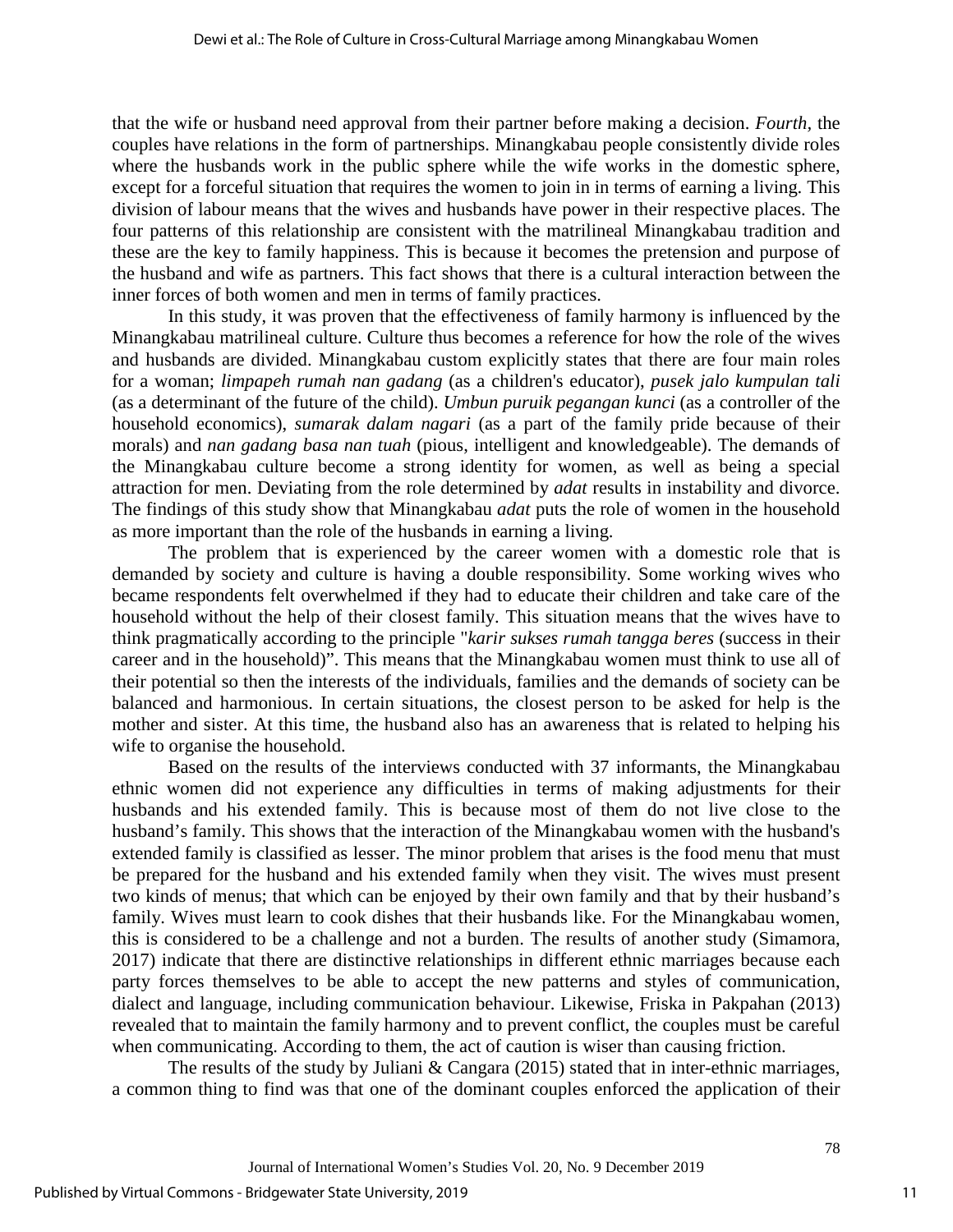culture. This started from the food menu that is served every day and progress to how to educate any children. In this study, it was found that the Minangkabau women were dominant in terms of applying her culture in the household. Benazir's research (Pratamawaty, 2017) reveals there to be four strategies in maintaining marriage with couples of different ethnicities; willing to use the language of their partner, familiarising themselves by accepting their partner's communication style, understanding their extended family and their partner's culture in terms of attachment to a large family and respecting their partner's activities related to being active in a public space along with their relationship as a part of their privacy. These four things are shown by the husbands who marry women from the Minangkabau ethnic group.

Hidayati revealed that a couple with an undergraduate degree have a high ability to understand problems in their marriage (finance, religion, the utilisation of leisure time) so they tend to have the most successful marriages (Sri Hidayati, 2017). In other words, the higher the education level therein, the more stable the marriage is. This is different from the results of this study where out of the 37 informants, 25 of them are only high school graduates and 12 people have a bachelor's degree. The main factor that causes them to survive optimally is the clear division of roles between the wife and husband. The application of the role is in accordance to the culture as understood by each partner. Sri Hidayati (2017) also states that women have better cultural adaptations than men. In this study, the men of Javanese ethnicity showed a better ability in terms of cultural adaptation than other ethnic groups.

### **Conclusion**

The results indicate two conclusions*. First,* the construction of Minangkabau culture has a strong influence in terms of regulating the role of the husband and wife in the household. The citizens in West Sumatra consistently carry out this cultural construction because it is in line with their household goals and makes the family life harmonious. *Second,* on the other hand, the cultural construction of the role of the women means that working women have a double burden. Even though women participate in earning a living, domestic roles also remain their responsibility. However, this actually means that Minangkabau women maximize their potentials, so they can please themselves, their families and society. However, the research found that Minangkabau women are forced to accept all responsibilities because of the existence of a cultural construction that requires it. Theoretically, this study further strengthens the functional structural theory that families must share their roles and responsibilities in order to produce balance and harmony. This paper recommends that Minangkabau women carry on the cultural construction as a reference when performing their dual roles in the household. The wisdom of the Minangkabau culture creates a positive influence by performing a particular character in the household that is a part of achieving a happy family.

# **Acknowledgements**

We would like to thank the Ministry of Research and Technology and Universities who have funded this research through the master's Thesis Research Scheme. The funds provided by the Ministry allowed the researchers to collect the data, to analyse it and to publish the articles. We would also like to express our gratitude to our lecturer colleagues in the Department of Political Social Sciences in the Pancasila and Citizenship Education Study Program at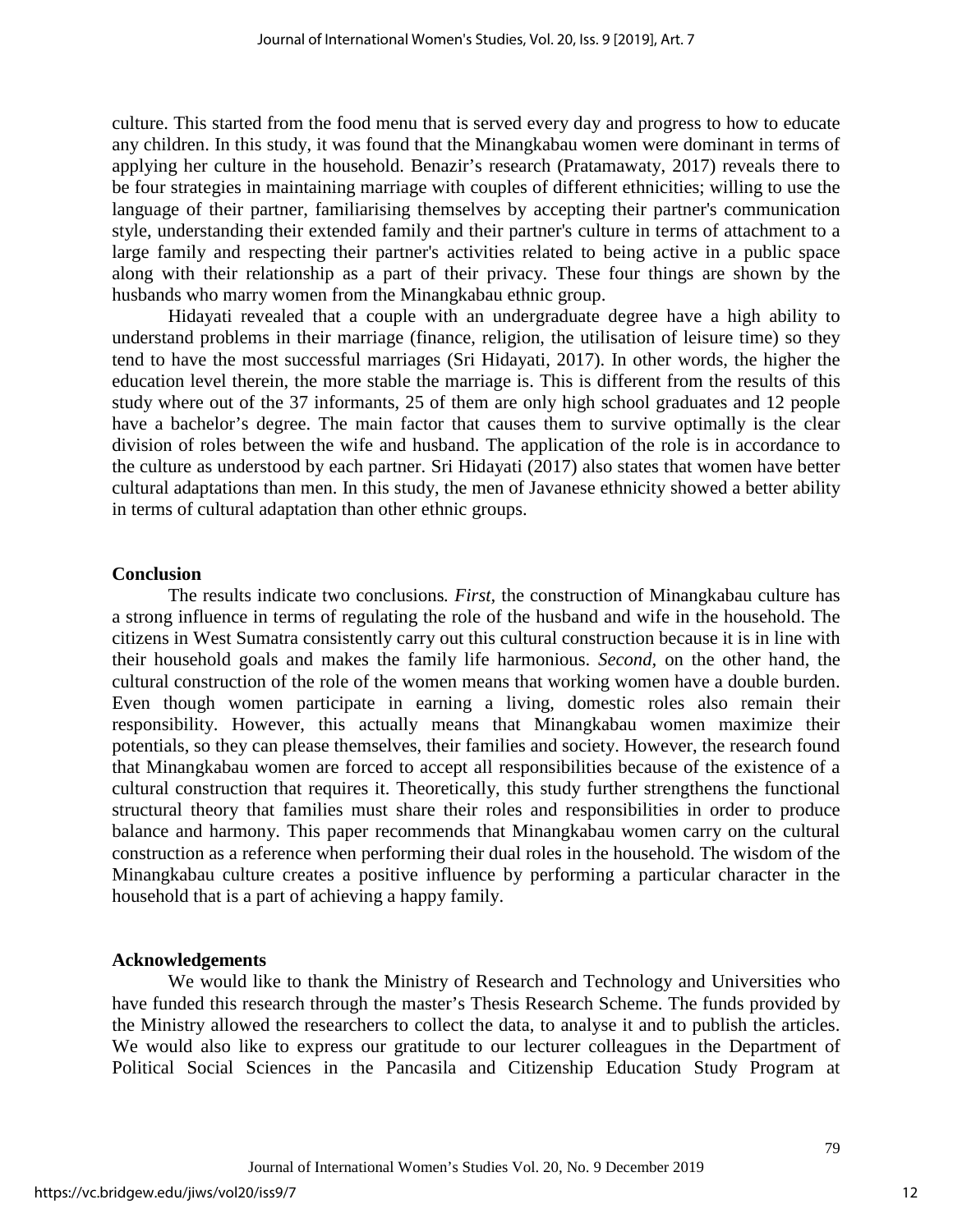Universitas Negeri Padang who were willing to discuss the findings of the data to allow us to draw conclusions.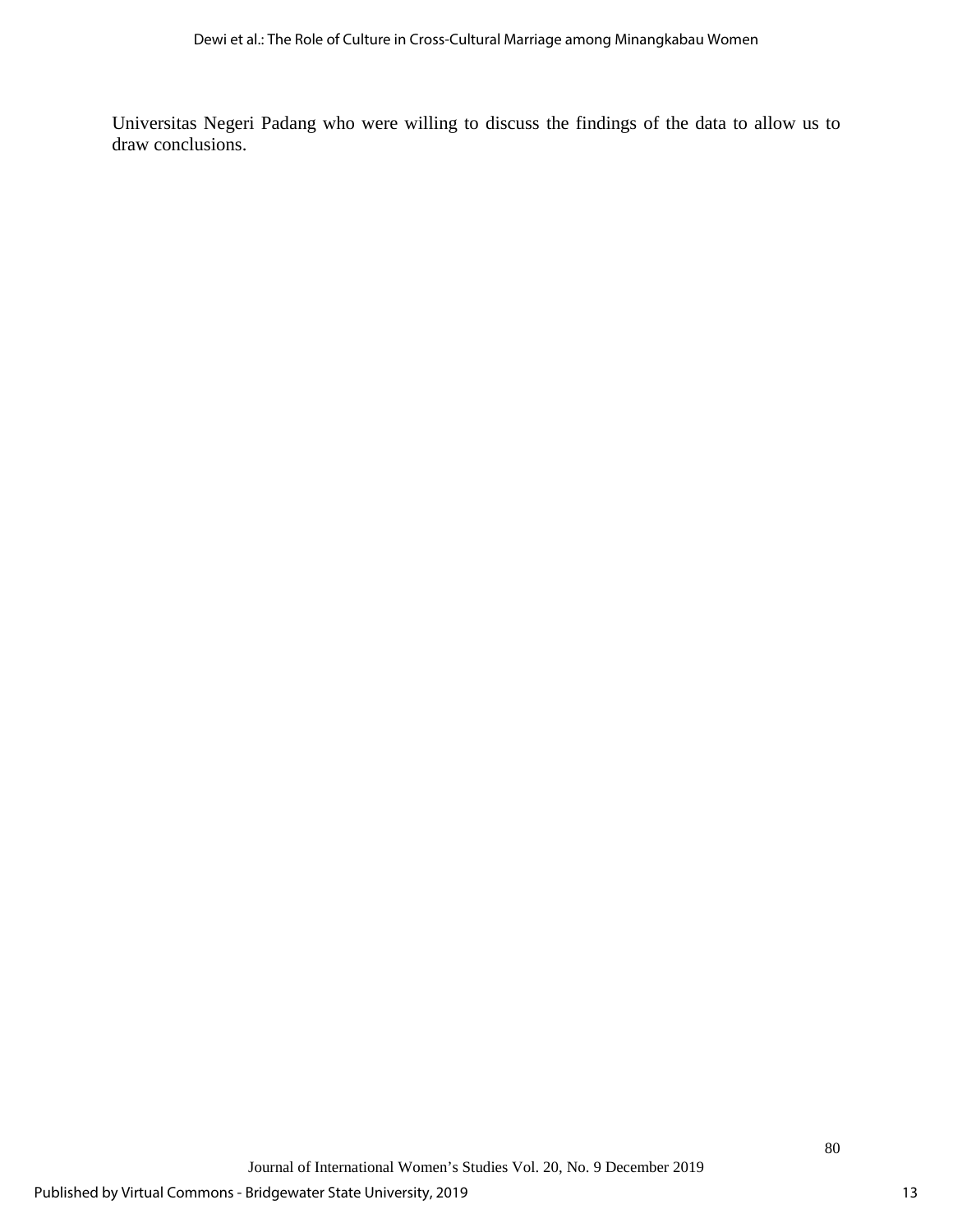# **References**

- Abdullah, F. (2009). Evolusi Rumah dan Kehidupan Keluarga. *International Journal of the Malay World and Civilisation*, *27*(2), 247–263.
- Boestami, A. N. S. (1992). *Kedudukan dan Peranan Wanita dalam Kebudayaan Buku Bangsa Minangkabau*. CV: Esa Padang.
- Chris, J. (2013). *Culture Studi Kebudayaan*. Yogyakarta: Pustaka Pelajar.
- Davis, C. (1996). Image of Minangkabau Women. *Indonesia Circle School of Oriental & African Studies. Newsletter*, *24*(69), 141–155. https://doi.org/DOI: 10.1080/03062849608729872
- Endraswara, S. (2006). *Metodologi Penelitian Kebudayaan (Second Edition.)*. Yogyakarta: Gadjah Mada University Press.
- Eriyanti, F. (2016). *"Malakok": Multicultural Concepts Based on Local Wisdom in Minangkabau Community*, (October), 15–16. Retrieved from <http://ejournal.unp.ac.id/index.php/jd/article/view/1136/971>
- Hafizah. (2017). Malakok sebagai Syarat Untuk Menjadi Warga Masyarakat di Nagari Tanjung Sani Kabupaten Agam. *Jurnal Kepemimpinan San Kepengurusan Sekolah*, *2*(2), 149– 158.
- Hidayati, S. (2017). Penyesuaian Budaya dalam Perkawinan. *Journal of Multicultural Studies in Guidance and Counseling*, *1*(1), 83–98.
- Hurlock, E. B. (1990). *Psikologi Perkembangan: Suatu Pendekatan Sepanjang Rentang Kehidupan*. Jakarta: Erlangga.
- Idrus, M. (2012). Character Education in the Javanese Family. *Jurnal Pendidikan Karakter*, *2*(2), 118–130.
- Suryakusuma, J. I. (1996). The State and Sexuality in New order Indonesia. *In Lauri J. Sears (ed.), Fantazing the Feminine in Indonesia*. Durham & London: Duke University Press, 98.
- Karandashev, V. (2015). *A Cultural Perspective on Romantic Love A Cultural Perspective on Romantic Love* (Vol. 5).
- Kato, T. (1967). *Change and Continuty in The Minangkabau Matrilineal System*, 95–96.
- Kusmana. (2015). Modern Discourse of Woman's Ideal Role in Indonesia; *Tafsir al-Qur'an* of *Ibu* and Female Agency. *Journal of Indonesian Islam, 9*(1), 25-28.
- Marta, S., & Futures, V. A. (2014). Konstruksi makna Budaya Merantau di kalangan Mahasiswa Perantau. *Jurnal Kajian Komunikasi*, *2*(40), 27–43.
- Miall, H., Ramsbotham, O., & Woodhouse, T. (2000). *Resolusi Damai Konflik Kontemporer, Menyelesaikan, Mencegah, Mengelola dan Mengubah Konflik Bersumber Politik, Sosial, Agama dan Ras*. Jakarta: PT. Raja Grafindo Persada.
- Nuri, N. (2017). *Kaba Minangkabau: Eksistensi Perempuan Dalam Konteks Sistem Sosial Budaya Minangkabau Suatu Studi Anaisis Isi*. Padangpanjang: Institut Seni Indonesia Padangpanjang.
- Pakpahan, F. B. (2013). Fungsi Komunikasi Antar Budaya Dalam Prosesi Pernikahan Adat Batak Di Kota Samarinda (Studi Kasus Empat Pasangan Berbeda Etnis Antara Batak dengan Etnis Jawa, Toraja , dan Dayak ). *EJournal Ilmu Komunikasi*, *1*(3), 234–248.
- Pratamawaty, B. B. (2017). Potensi Konflik Perkawinan Lintas Budaya Perempuan Indonesia dan Laki-Laki Bule. *Kafa'ah*, *7*(1), 1–14.
- Purbasari, D., & Putri, K. (2015). Pembagian Peran dalam Rumah tangga Pada Pasangan Suami Istri jawa. *Jurnal Penelitian Humaniora*, *16*(1), 72–85.